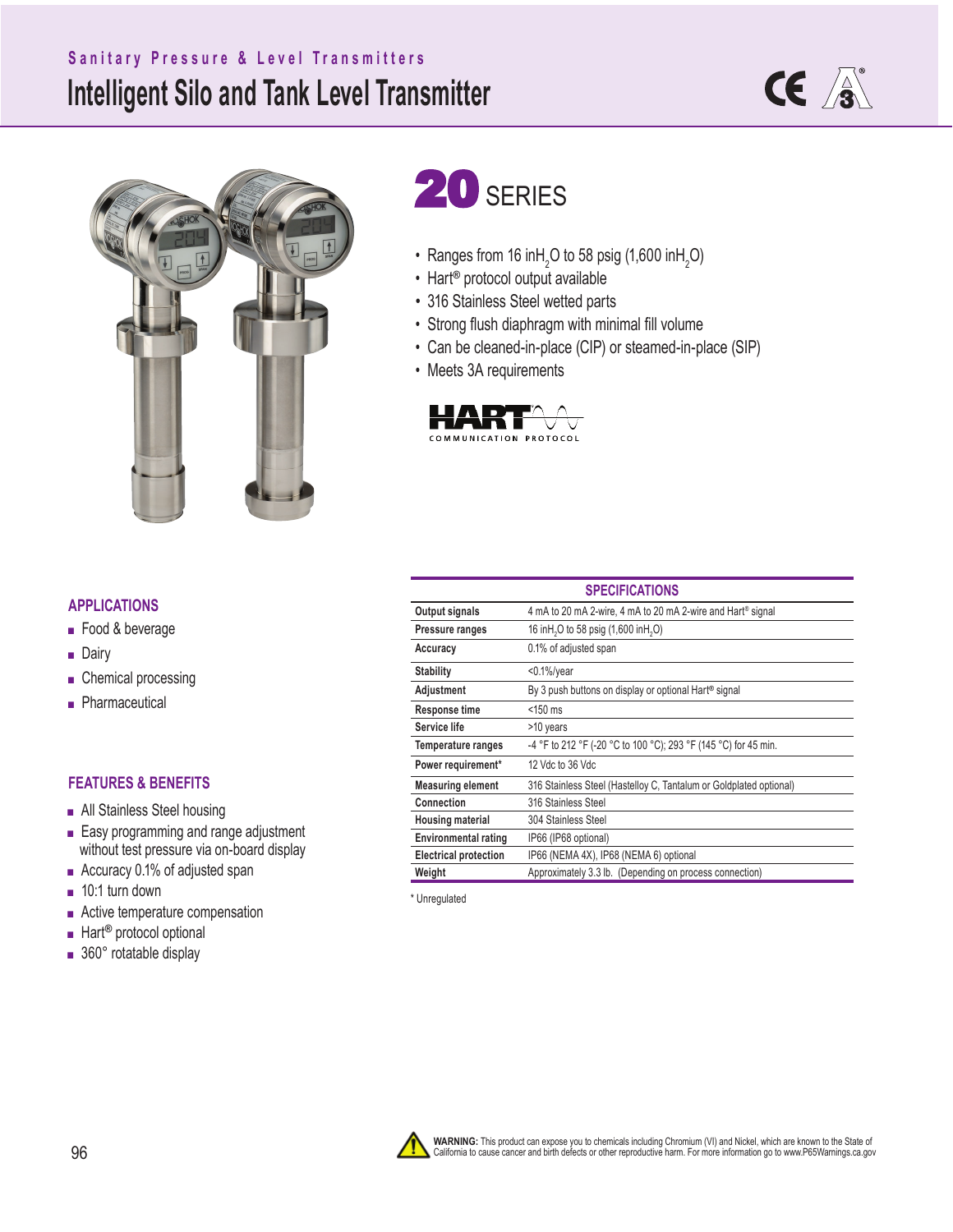| <b>ORDERING INFORMATION</b>                   |     |                                                    |    |                                                        |  |  |
|-----------------------------------------------|-----|----------------------------------------------------|----|--------------------------------------------------------|--|--|
| <b>SERIES</b>                                 | 204 |                                                    |    |                                                        |  |  |
| <b>PROCESS CONNECTIONS</b>                    |     | 90 E&H Universal adapter short version             |    | 95 King Gage Standard - 6"                             |  |  |
|                                               | 91  | E&H Universal adapter long version                 |    | 96 King Gage Long - 8"                                 |  |  |
|                                               |     | 92 Anderson Negele Type SL Short                   | 97 | Rosemount Tank Spud - 2"                               |  |  |
|                                               | 93  | Anderson Negele Type SL Long - 6"                  | 98 | Rosemount Tank Spud - 6"                               |  |  |
|                                               |     | 94 King Gage Short                                 | 99 | Tank Mate Medium - 6"                                  |  |  |
| <b>PRESSURE</b><br>16/160 in H <sub>2</sub> O |     | 16 in H <sub>2</sub> O to 160 in H <sub>2</sub> O  |    | 6/58 psig 6 psig to 58 psig                            |  |  |
| <b>RANGES (Adjustable)*</b>                   |     | $(06 \text{ psig to } 6 \text{ psig})$             |    | (160 in H <sub>2</sub> O to 1,600 in H <sub>2</sub> O) |  |  |
| 47/470 in H <sub>2</sub> O                    |     | 47 inH <sub>2</sub> O to to 470 inH <sub>2</sub> O |    |                                                        |  |  |
|                                               |     | $(1.7 \text{ psig to } 17 \text{ psig})$           |    |                                                        |  |  |
| <b>ACCURACIES</b>                             |     | 0.1% of adjusted span                              |    |                                                        |  |  |
| <b>OUTPUT SIGNALS</b>                         |     | 4 mA to 20 mA, 2-wire                              |    | 43 4 mA to 20 mA, 2-wire and Hart <sup>®</sup> signal  |  |  |
| <b>ELECTRICAL</b>                             |     | 25 M12 x 1 (4-pin)                                 | 71 | PG9 Cable Gland                                        |  |  |
| <b>CONNECTIONS</b>                            | 28  | 1/2" NPT Female                                    |    |                                                        |  |  |
| <b>OPTIONS</b>                                |     | <b>TC</b> Transparent Cover (for display)          |    |                                                        |  |  |

**Please consult your local NOSHOK Distributor or NOSHOK, Inc. for availability and delivery information.**

\*Other ranges available, consult factory

#### **EXAMPLE**

| Series |  |
|--------|--|
|        |  |
|        |  |
|        |  |
|        |  |
|        |  |
|        |  |

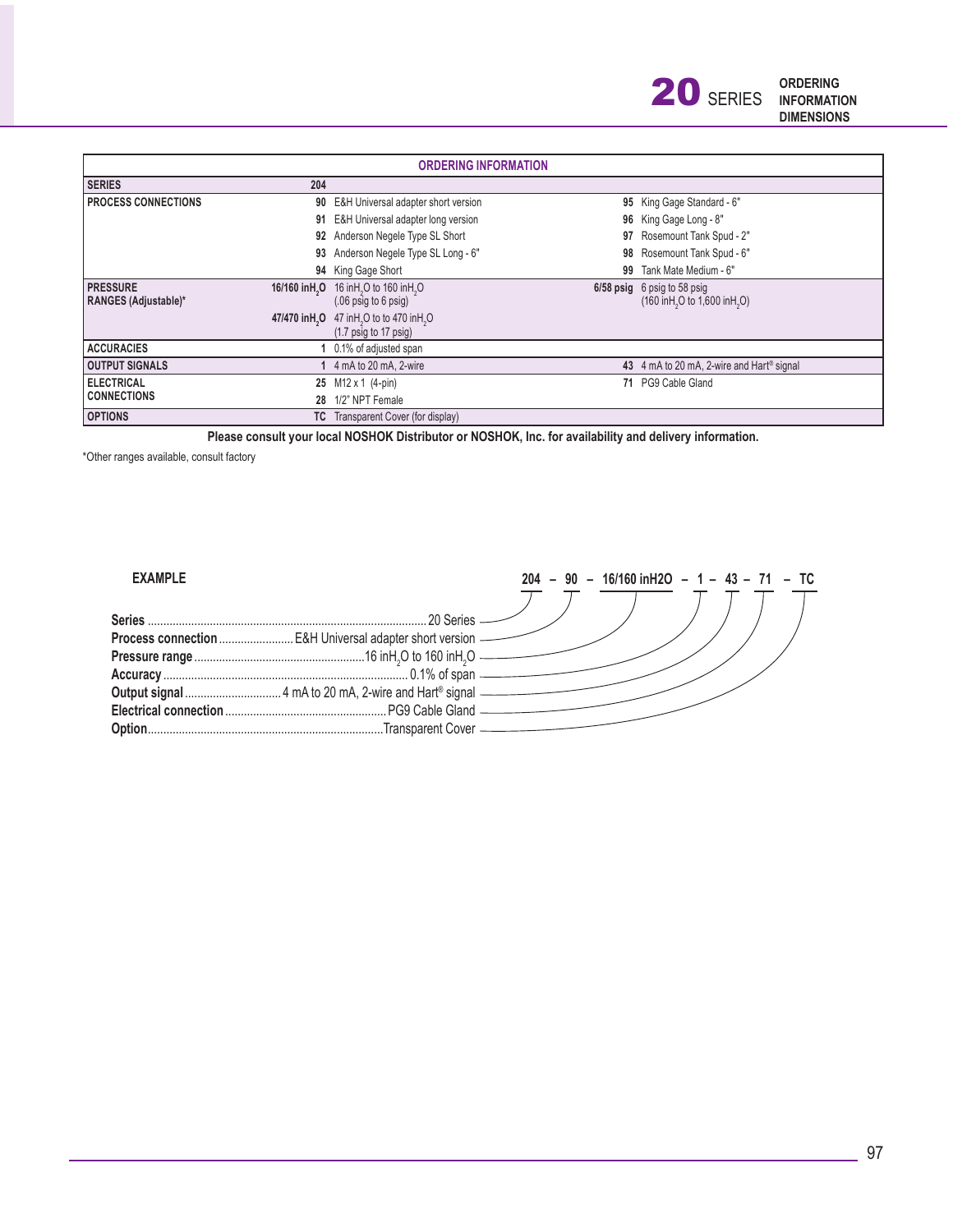## **204-91 ( E&H Universal adapter)**



#### **204-93 (Anderson Negele Type SL)**



**204-95 (King Gage)**